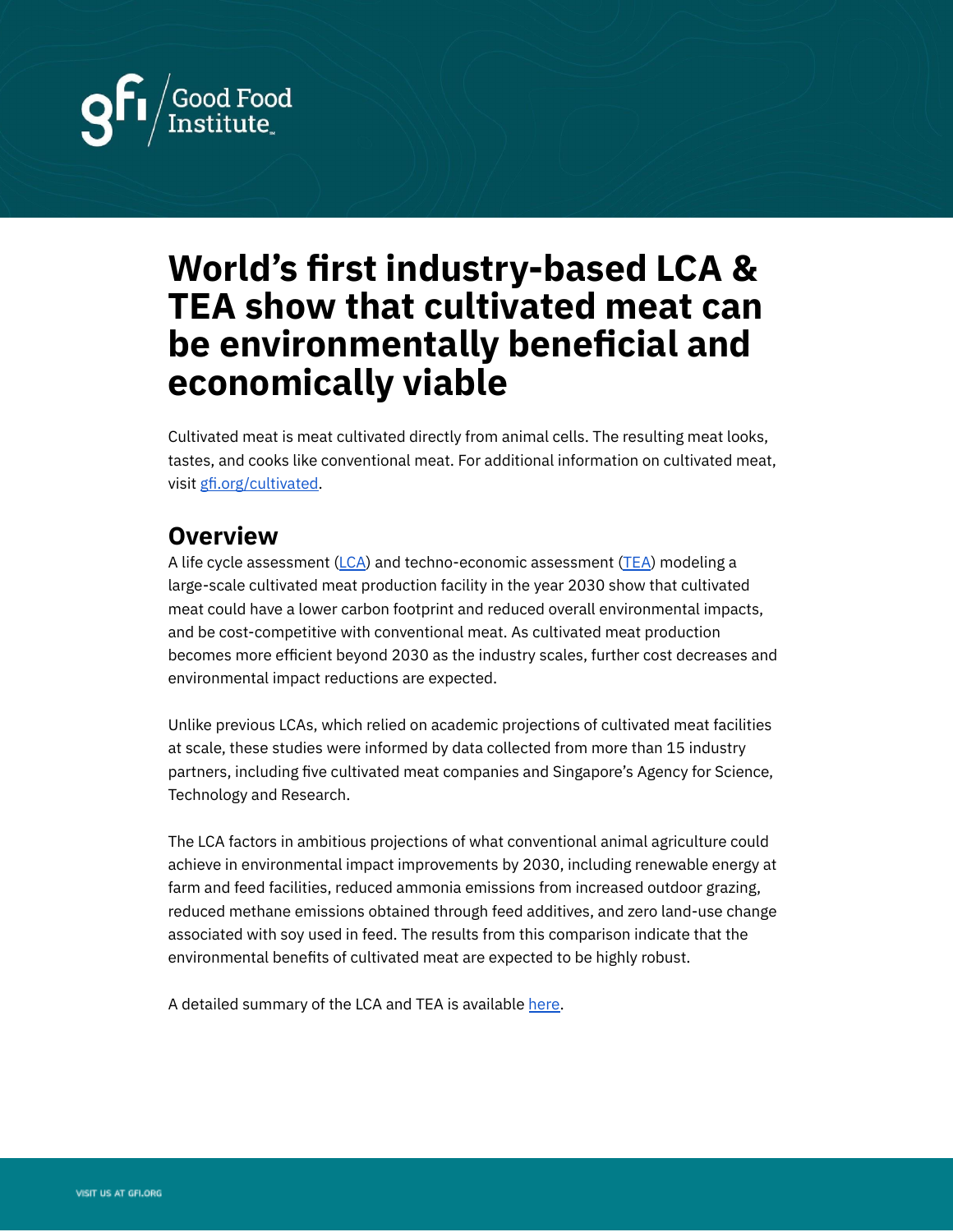# **Key findings**

- **Lower carbon footprint:** Cultivated meat has a lower carbon footprint than most forms of conventional meat production when conventional energy is used. The vast majority of cultivated meat's climate impact comes from electricity use at the production facility, so just as electric cars are only as clean as the source of their electricity, cultivated meat is most sustainably produced with renewable energy. Cultivated meat outperforms *all* forms of conventional meat production when renewable energy is used, reducing the climate footprint of beef, pork, and chicken by 92 percent, 52 percent, and 17 percent, respectively.
- **Reduced air pollution:** Cultivated meat reduces air pollution up to 93 percent compared to conventional beef, 49 percent compared to pork, and 29 percent compared to chicken.
- **More land available for climate mitigation & biodiversity:** Cultivated meat reduces land use up to 95 percent compared to beef, 72 percent compared to pork, and 63 percent compared to chicken. With this massive decrease in land use, additional opportunities arise for carbon sequestration, production of renewable energy, and protection for biodiversity. Therefore, cultivated meat's climate benefits are likely to be far greater than the direct climate impacts measured by the LCA.

#### **Environmental impact comparison between cultivated meat produced with renewable energy and ambitious benchmarks for conventional meat.**

|                         |                                                        | <b>And</b>                                          |                                                       |
|-------------------------|--------------------------------------------------------|-----------------------------------------------------|-------------------------------------------------------|
|                         | Cultivated meat<br>compared to<br>conventional chicken | Cultivated meat<br>compared to<br>conventional pork | Cultivated meat<br>compared to a<br>conventional beef |
| <b>Carbon footprint</b> | <b>17% reduction</b>                                   | <b>52% reduction</b>                                | Up to 92% reduction <sup>1</sup>                      |
| <b>Land use</b>         | <b>63% reduction</b>                                   | <b>72% reduction</b>                                | Up to 95% reduction <sup>1</sup>                      |

- **Improved input efficiency:** Cultivated meat is more efficient than conventional meat at converting feed into meat  $-15.9$  times more than beef, 5.8 times more than pork, and 3.5 times more than chicken (the most efficient meat).
- **Cost-competitive:** At a production cost of \$2.92 per pound,<sup>2</sup> cultivated meat can be cost-competitive with some conventional meats by 2030 and serve as an

 $1$  This varies due to comparisons with beef from dairy cattle versus cattle raised exclusively for beef.

 $2$  This figure strictly reflects the cost of goods sold and does not include markup by the manufacturer or retailer. This is the production cost rather than the price that consumers would see. This cost reflects the lowest-cost scenario in the model, and achieving it will require concerted research efforts to improve the process and inputs in addition to securing favorable financing arrangements.